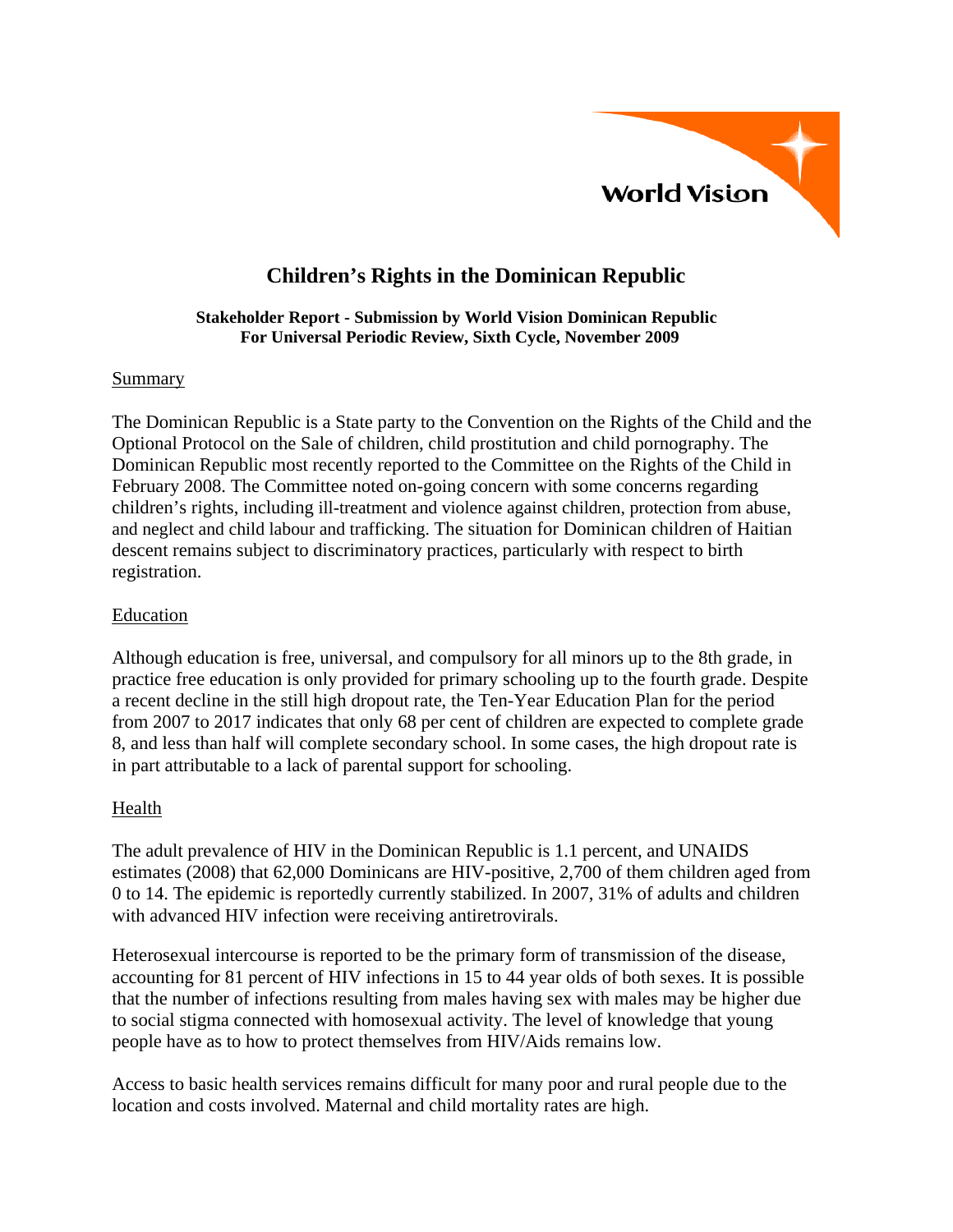## Child labour

Although the law prohibits the employment of children under the age of 14, and places restrictions on the employment of children under 16, child labour remains a serious concern. UNICEF estimates that 9.7 % of children between 10 and 17 work illegally in the informal sector – in small businesses, domestic households and agriculture. Some reports claim that school-aged children of Haitian descent are employed to work in the households or family businesses of Dominican families in a situation of indentured servitude.

The Government is working with the ILO to eliminate the employment of children in hazardous agriculture in rice-growing regions. Over 200 labour inspectors have been employed and have received special training to locate and eliminate illegal child labour, however child labour persists.

### Commercial Sexual Exploitation of children

The commercial sexual exploitation of children, mainly resulting from economic needs, remains a concern especially in popular tourist destinations. The Government is working with the ILO to combat the sexual exploitation of children, including through raising awareness of it in airports and tourist locations such as Boca Chica, Sosua, and Las Terrenas. Programmes to assist victims provide psychological support and medical assistance, access to education, and reunite children with their families and communities where possible. Legal assistance is provided to child victims to assist with the conviction of sex exploiters.

# Trafficking

Men, women, and children are trafficked to, from, and within the country. Reports estimate that between 17,000 and 33,000 Dominican women abroad have been victims of trafficking. Principal destination countries are in Western Europe, Argentina, Brazil, and Central American and the Caribbean. Women 18 to 25 years of age are at the greatest risk of being trafficked, particularly single mothers with low levels of education seeking to improve the living conditions of their children. Victims of trafficking within the borders of the Dominican Republic include women or adolescent children taken to urban or tourist areas for sexual exploitation. According to the International Organisation for for Migration, there are hundreds of small trafficking rings within the country who coerce or defraud the victim by offering some form of employment, and obtain identification and travel documents for them.

Law 137-03 against trafficking includes penalties for traffickers of 15-20 years' imprisonment and a fine of up to 175 times the monthly minimum wage. The Code for Minors provides penalties for sexual abuse of children of 20-30 years' imprisonment and fines from 100-150 times the minimum wage.

In October 2007 the government established the National Commission against Trafficking in Persons, charged with developing a national strategy to combat trafficking and improve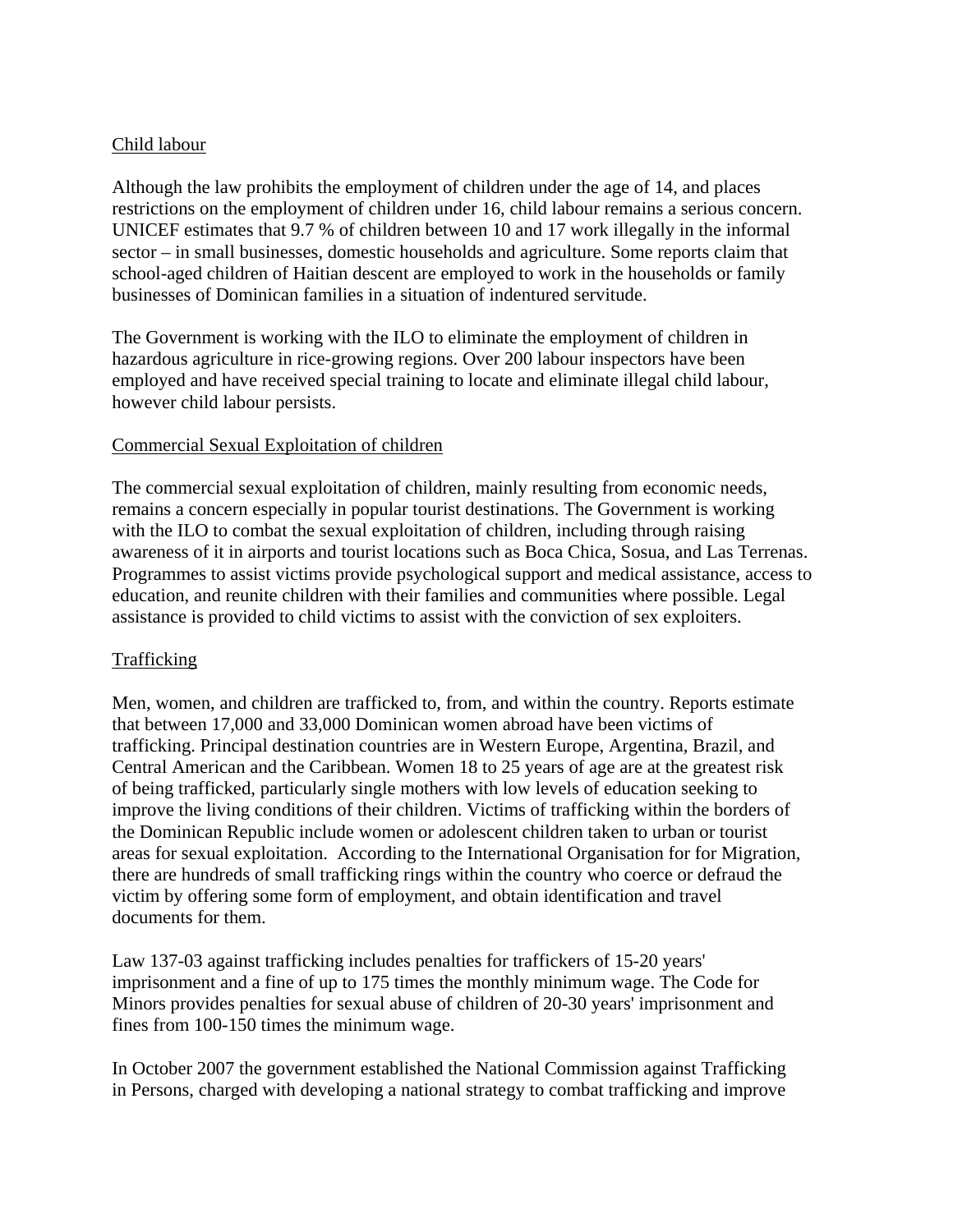victim protection, but as yet, this Commission has not yet been approved nor funded. Without programmes in place to combat trafficking and sexual exploitation of persons, these human rights continue to be violated.

### Violence and sexual exploitation

The Dominican Republic experiences an increasingly high level of societal violence, particularly in urban areas. Act No. 136-03 provides definitions of physical abuse and physical harm, but does not explicitly prohibit corporal punishment by parents. Estimates suggest that approximately 50 per cent of teachers and parents punished children physically. In 2008, CONANI – the National Child Council - reported 20 cases of sexual abuse, 46 cases of physical abuse, and 47 cases of commercial sexual exploitation of children under the age of 18 in orphanages. However, in most abuse cases, the accused is a person known to the child – a family member or friend of the family. Very few cases are taken to court due to a lack of economic resources, lack of knowledge about accessing legal assistance, and social norms, which usually result in such situations being considered domestic concerns.

## Discrimination against children of Haitian descent

At least half a million immigrants – comprising more than 5 % of the population of the Dominican Republic - live and work principally in agriculture and construction, carrying out lowly paid and often hazardous work. Between  $20,000$ -30,000<sup>[1](#page-2-0)</sup> are expelled every year with no chance to appeal as a result of systematic discrimination because of their race, skin colour, language and nationality. Many have valid work permits and visas and some are in fact Dominicans, with no family ties in Haiti.

# **Birth registration**

 $\overline{a}$ 

Although legislation requires that all newborn children must be registered, estimates suggest that 1 in 5 of children born in country are not registered, for a variety of reasons including the unlawful status of their parents in the country, fear of expulsion, lack of parental documents, special requirements for certain groups of parents, high costs and bureaucratic inefficiency. Certain groups are particularly affected, including the extremely poor, Haitian migrants and teenage mothers.

According to the Constitution of the Dominican Republic, every person born in the country has the right to citizenship. The exceptions are children born to diplomats or those "in transit." The government regularly uses the "in transit" exception to deny registration as nationals, to children born in the country to parents of Haitian descent, even when their parents and grandparents have resided in the country for long periods of time. In 2005 the Supreme Court ruled that transit status applied to children of undocumented migrants.

<span id="page-2-0"></span>In March 2007 the Government issued an administrative instruction ordering officials to refrain from issuing, signing, and providing official copies of birth documents for individuals

 $<sup>1</sup>$  Amnesty International - Dominican Republic: Challenging discrimination in the Dominican Republic:</sup> Protecting the rights of Haitian migrant workers and their descendants – 9 November 2008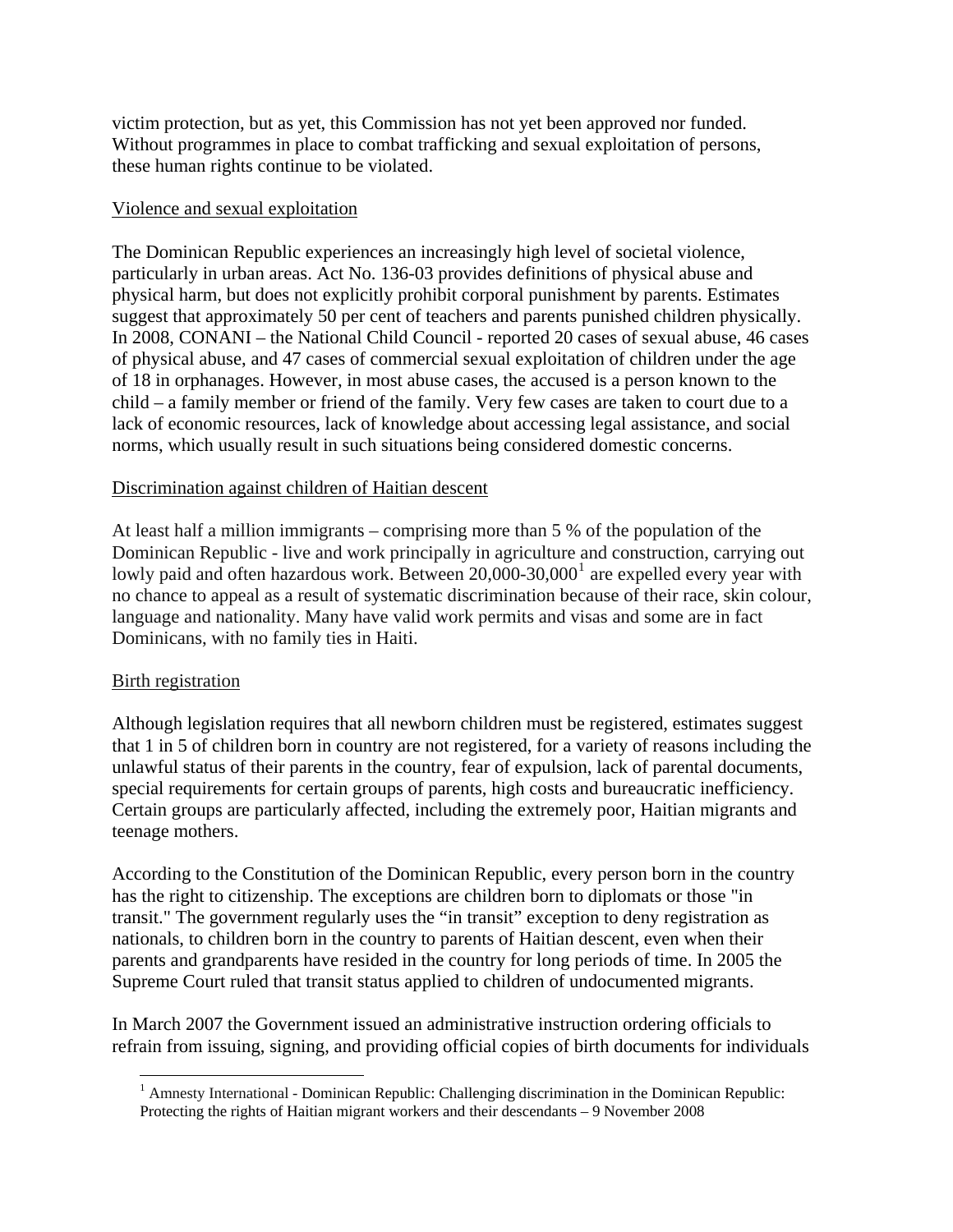whose parents were foreigners and had not legally proven their residency. This policy is even being applied retroactively with the result that some Dominicans of Haitian descent are now being stripped of their citizenship when their birth and identity documents have been cancelled – some even dating back to the 1970s.

Information provided to the Committee on the Rights of the Child reported that since April 2007, pink declarations confirming births had been issued and sent to the embassy of the country from which the mother or other members of the family might have come, even though the mother might have no ties to that country, which was often Haiti. The consequence was that the child did not acquire any nationality, because an undocumented mother might be regarded as "in transit", depriving her children of their right to a nationality provided under article 7 of the Convention of the Rights of the Child.

The promulgation of Act No. 659 is a welcome step. This Act allows all children access to education up to  $6<sup>th</sup>$  grade, regardless of whether they have birth certificates or not. However, unregistered children of Haitian descent cannot attend public school beyond 6th grade, are denied public health insurance, and cannot get a work permit.

## **Recommendations:**

The Government must implement without further delay the recommendations made by the Committee on the Rights of the Child following the examination of the report of the Dominican Republic in 2008.

### In particular:

The Government must implement the recommendation to develop and strengthen its data collection system, with a view to covering all areas of the Convention on the Rights of the Child, with a specific emphasis on vulnerable groups of children, including children of Haitian origin born in the State party's territory or belonging to Haitian migrant families, as a basis for assessing the progress achieved in the realization of children's rights and in order to help design policies for better implementation of the provisions of the Convention.

The Government must implement the recommendation to revise all laws and make changes necessary, including through public campaigns, to assure equal treatment of all children without discrimination on the grounds of colour, sex, ethnic or social origin or disability.

The Government must take measures to put an immediate end to collective and mass expulsions, and end discriminatory policies which prevent Dominicans of Haitian descent from obtaining Dominican nationality

All children should be guaranteed the right to be registered at birth as soon as possible afterwards, through a simplified procedure, which is both free and available without discrimination.